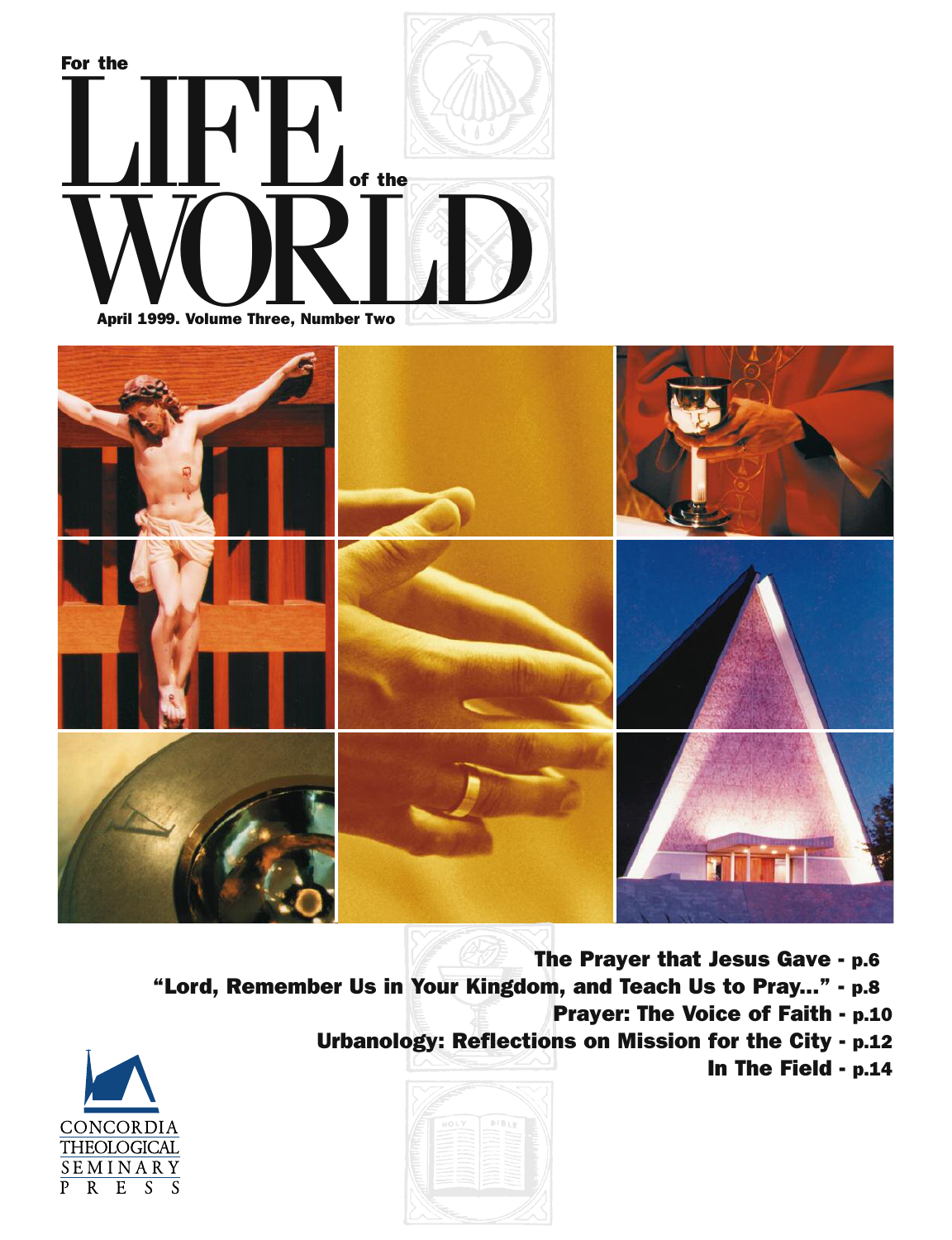

**The basis of the Christian mission in urban areas is the presence of worshipping communities. Congregations, where the Word is preached and the Sacraments are distributed, become the leaven for Christian witness and service to neighbors. The worship life ultimately transgresses and transforms the lives of all those individuals received into such a believing community.**

**There** have been and always will be cities in North America that have rapid growth which at times is startling but today has become a widely accepted reality. However, churches including Lutheran churches, are struggling with these burgeoning cities. Big cities are characterized by religious, ethnic and economic pluralism; lives which are molded by industrialization and new technologies; fluctuating economic conditions; and by the steady influx of people.

All these factors are adversely affecting the traditional Christian community in the cities. At an alarming rate Lutheran Church-Missouri Synod congregations are slowly but surely loosing their foothold in the inner-cities. In view of this, *urbanology* has become a key phrase in churches and at theological<br>seminaries where seminaries plans are now being made to initiate an investigation into the challenges churches face and hopefully to come up with mean-

ingful answers asto how they can be overcome.

#### **Inner-Cities Need Mission**

When dealing with inner-city life and its impact on churches, one priority item persists—**urbanization has become one of the great mission challenges of our day**. Urbanology therefore studies core and peripheral issues related to bringing the message of salvation to an innercity setting, either to where a church already exists or to where a church must be planted. Urbanology is missional, but a further core principle of urbanology is that

it is also ministerial and sacramental. Every mission outreach of the church is structured around the Word and the Sacraments which must be preached and administered through the divinely instituted office of the church. The means of grace are undoubtedly the only means through which the Holy Spirit sustains a church or brings it into being. Urban mission outreach is therefore principle orientated. It may never be blurred by a mere pragmatic mind-set of making effectiveness and success the

**Reflections On**



risk of compromising the biblical and divine truths. Instead, "God's ways are higher than our ways" and they are the only sure guide to the future. So often results of human inquiry are promoted as "principles". Just because some church has had a positive experience with certain approaches does not mean that they apply to every church every-

ultimate criterion. To ask "what is most effective" or to believe that "nothing succeeds like success" runs the

where. In effect, we very often substitute the changing word of man for the eternal Word of God.

#### **Building Bridges to People through Love and Worship**

The urban environment does not provide the same context as that of villages and small towns. The Christian community needs to find its way into the patterns of life and thought which are characteristic of urban settings. The modern frontier of inner-cities is often multi-ethnicity and poverty. Congregations in the inner-city must reach out and build bridges to people